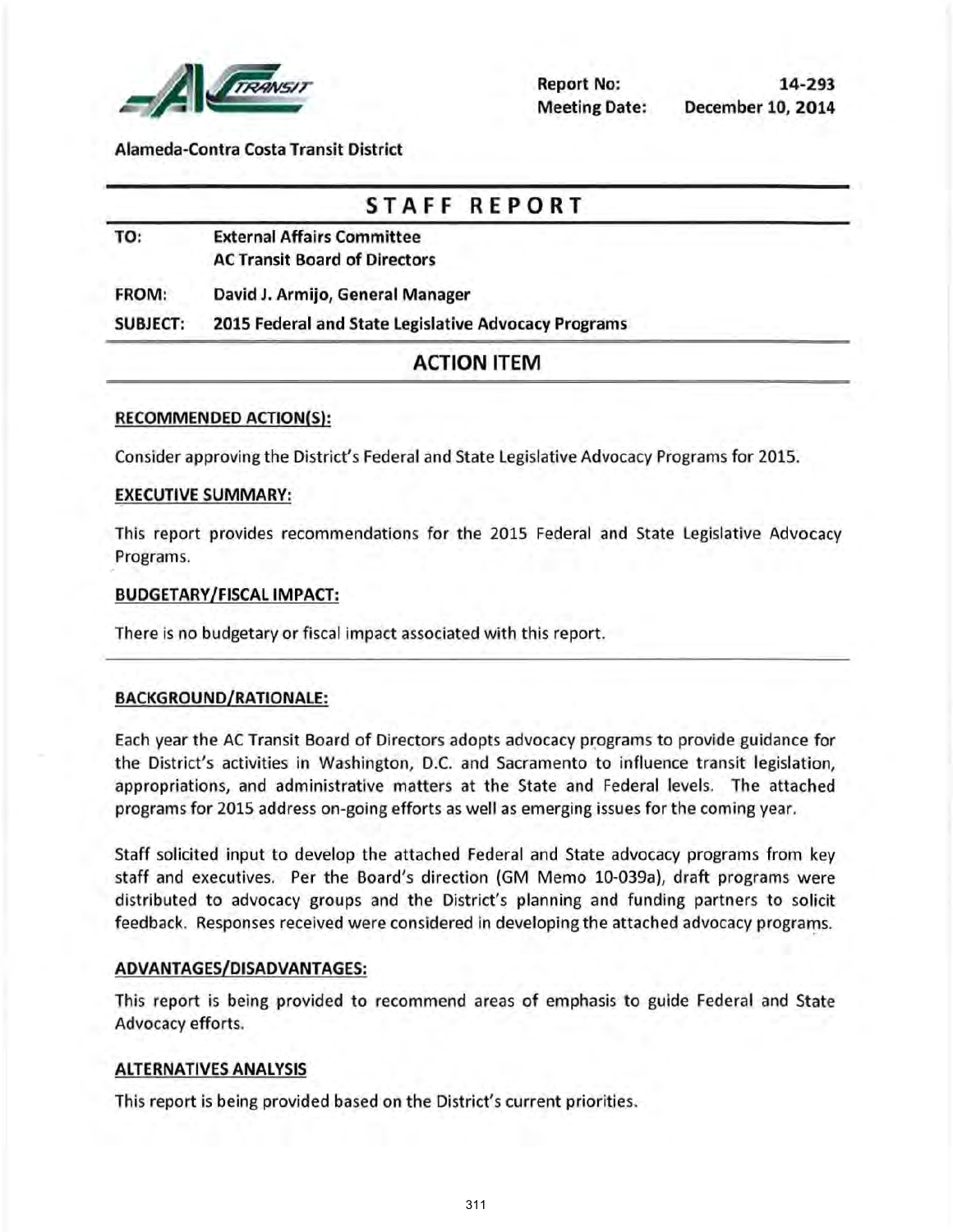Report No. 14-293 Page 2 of 2

## **PRIOR RELEVANT BOARD ACTIONS/POLICIES:**

GM Memo 10-039a

### **AITACHMENTS:**

 $\overline{\phantom{a}}$ 

- **1:** FY 2015 State Advocacy Program Draft
- **2:** FY 2015 Federal Advocacy Program Draft

| <b>Department Head Approval:</b> | Aida R. Asuncion, Interim Chief Planning, Engineering &<br><b>Construction Officer</b> |
|----------------------------------|----------------------------------------------------------------------------------------|
| Prepared by:                     | Beverly Greene, Director of Legislative Affairs & Community<br><b>Relations</b>        |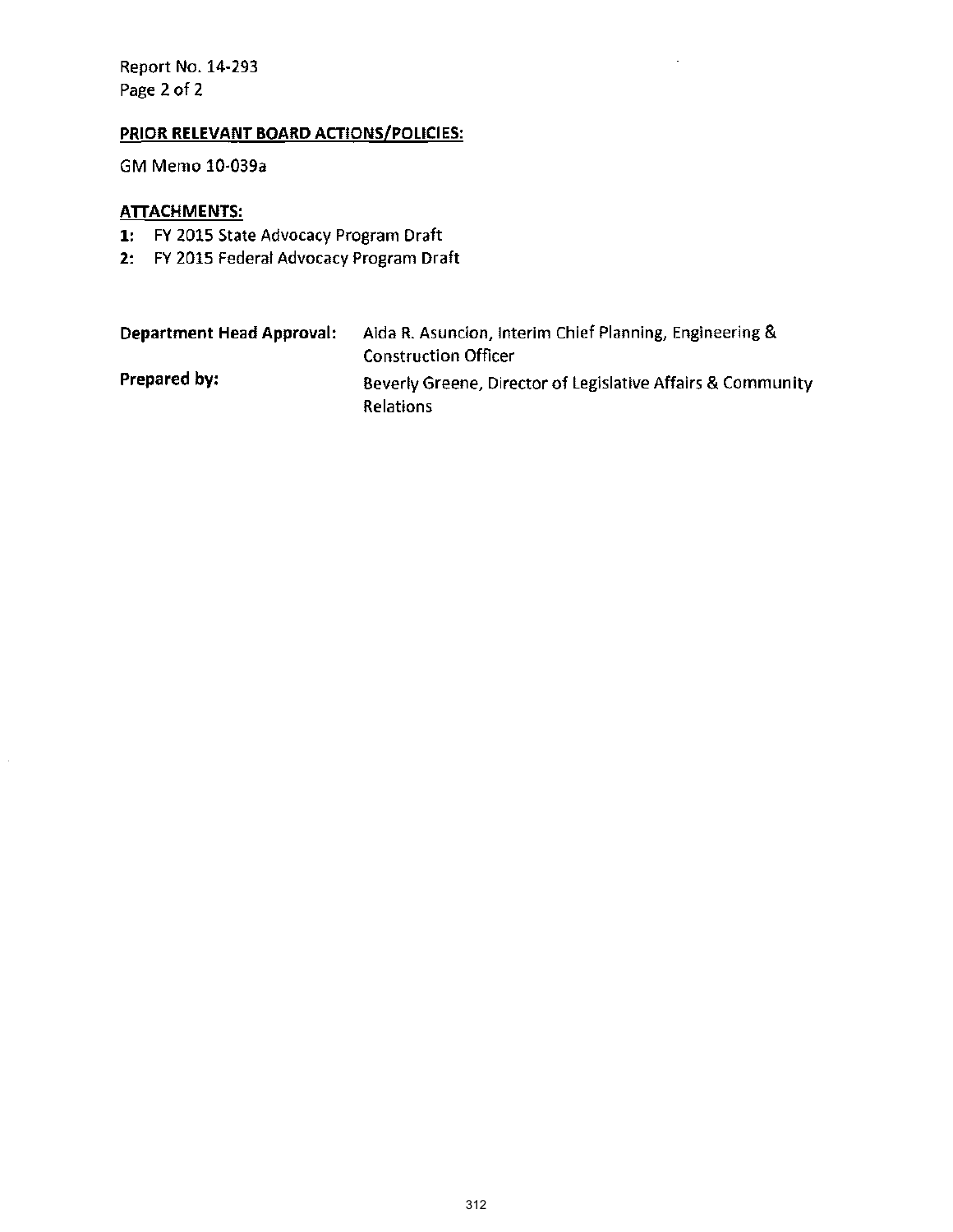

## 2015 State Advocacy Program

## **Funding**

- Support efforts to implement the Moving Ahead for Progress in the 21st Century Act (MAP-21) and future transportation authorizations that at least maintains funding level for mass transit projects and programs for bus operators in the Bay Area.
- Support the development and implementation of an expenditure plan for AB 32 cap and trade revenue that provides an equitable investment in mass transit capital improvements, operations, and infill/transit oriented development.
- Pursue and support funding for Zero Emission Bus Programs
- Support efforts that create new sources of operating funds with equitable distribution to reflect urban transit needs.
- Support efforts to sustain existing transit revenues.
- Support efforts that would exempt public transit providers from state sales tax.
- Support efforts to provide funding for lifeline services including, but not limited to, services for access to work, school or medical facilities.
- Support local ability to increase fees and gas taxes to be used for local mass transit purposes.
- Support legislation and programs that would provide funding to offset the costs of global warming initiatives, clean air and clean fuels and implementation of AC Transit's Climate Action Plan.
- Support congestion pricing strategies and legislation that provide an equitable multimodal distribution of generated revenues.
- Support legislative or administrative action to remove State barriers so that Medicaid transportation funds can be used for public transit services, including ADA paratransit services.
- Support funding and coordination between Health and Human Service (HHS) agencies and other transportation agencies to provide services to HHS clients.

P age l1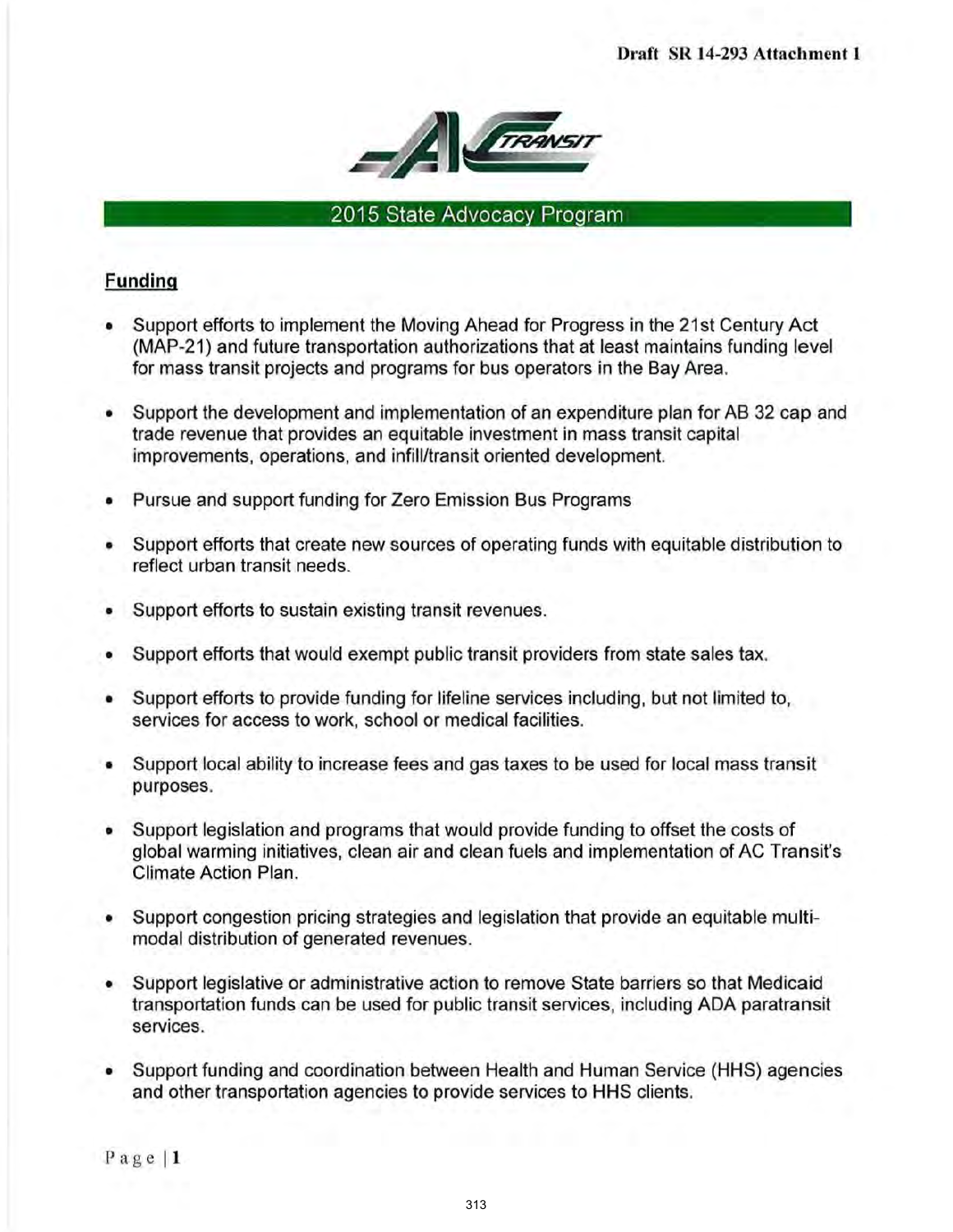- Support legislation and programs that would provide funding for employee benefits programs.
- Support funding initiatives that relieve the fiscal burden of mandatory regulations.

## **Equipment and Operations**

- Support legislation or administrative action that would direct Caltrans to establish and maintain HOV lanes on state highway routes and to improve existing HOV lane management to maximize throughput.
- Support incentives to provide bus contra flow lanes on the San Francisco-Oakland Bay Bridge to/from the Transbay Terminal.
- Support legislation to exempt public transit vehicles from state and local truck route ordinances.
- Support legislation or administrative action that would direct Caltrans to permit permanent use of freeway shoulders by public transit buses.

### **Transit Incentives**

- Support legislation to provide incentives for employees and employers to use public transportation to commute to work, including tax credits for purchasing transit passes.
- Support Clean Air Initiatives that encourage increased public transit use.
- Support incentives that would give auto insurance credits to heavy transit users.
- Support legislation to provide incentives for local governments and developers to incorporate transit passes into the cost of housing.

## **Environment and Transit Supportive Land Use**

- Support efforts that provide a new form of tax increment financing that promotes economic investment through transit oriented development, and requires the approval of all affected taxing entities.
- Advocate for transit-supportive legislation that addresses climate change, healthy communities and environments.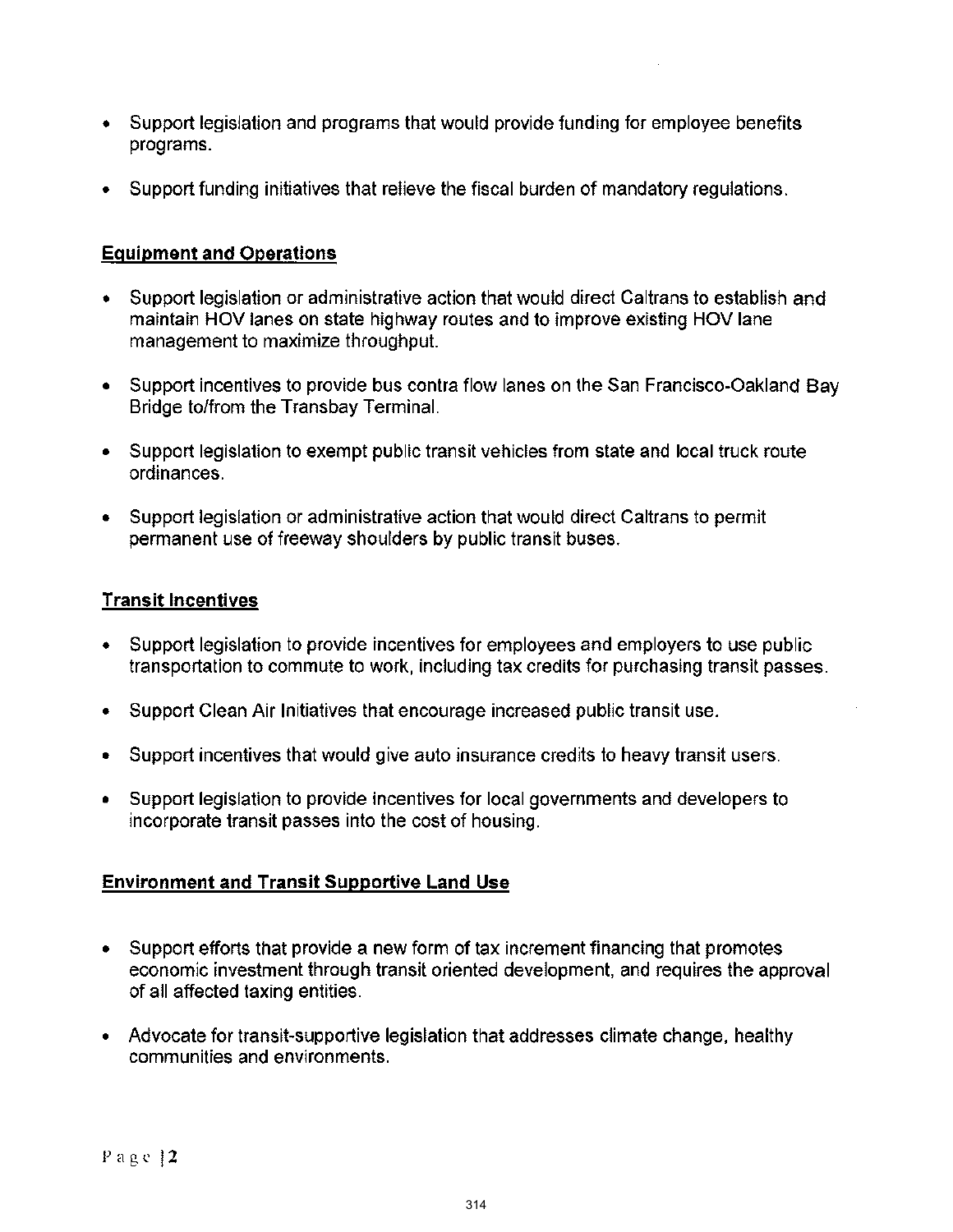- Foster transit supportive land use initiatives that require coordination with transit providers in the initial stages of local planning or project development that impacts transit, including density level decisions or transit oriented developments (TODs); and advocate for the required use of:
	- o Transit streets agreements, and
	- o Complete streets plans in which local transportation plans anticipate use of all modes.
- Support legislation that requires reporting of Vehicle Miles Traveled (VMT) annually through DMV renewal.

## **Policy Interests**

- Support simple majority vote for local transportation ballot tax initiatives.
- Support legislation to allow District to ban persons for specified offenses from entering district property.
- Seek revisions to the Metropolitan Planning Organization (MPO) grandfather clause that supports direct representation of transit properties on local transportation policy boards.
- Support legislation for STA formula reform that includes federal operating funding as eligible revenue.
- Support efforts that maintain existing Workers' Compensation regulation.
- Consider efforts to reform tort general damages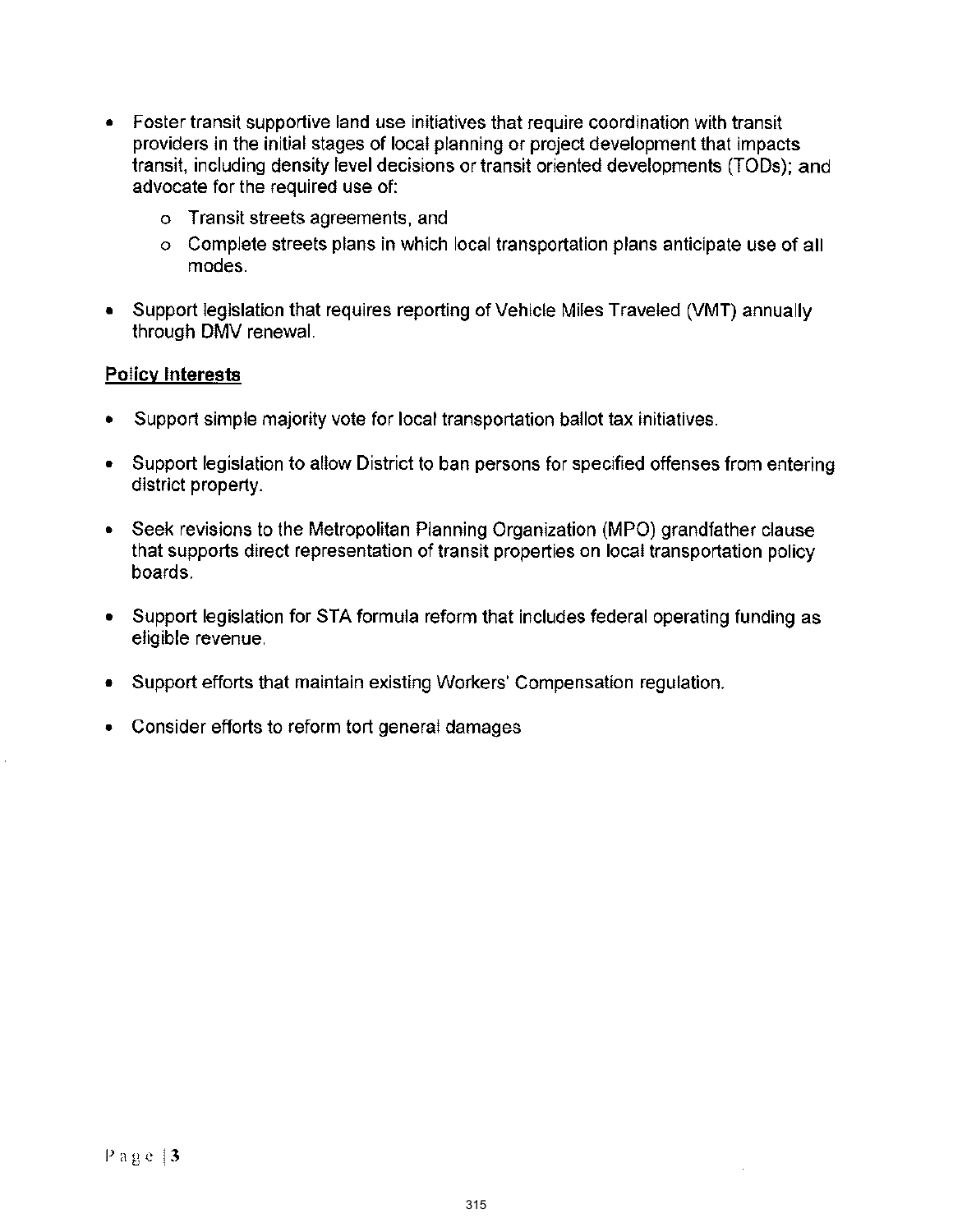*This page intentionally blank*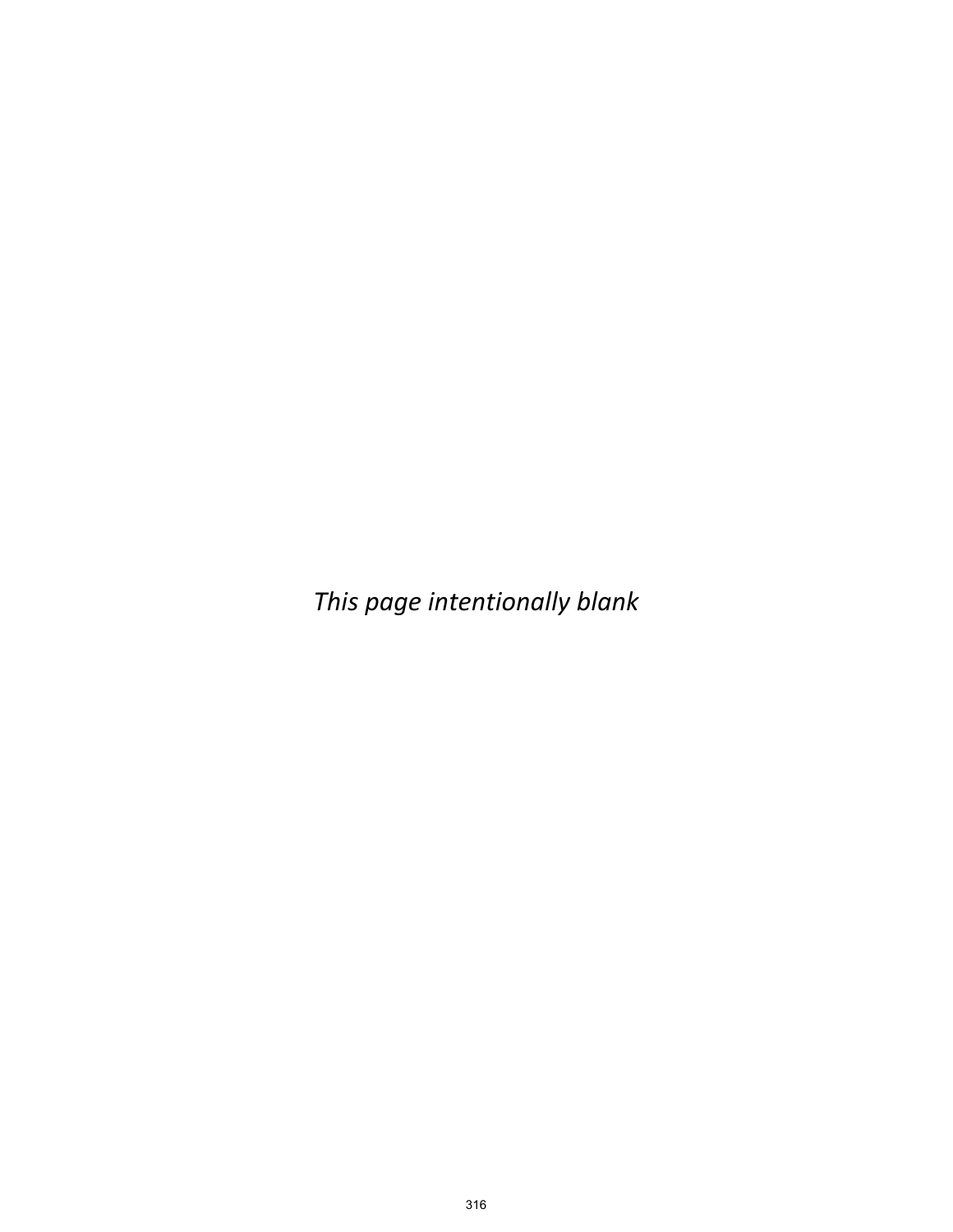

# 2015 Federal Advocacy Program

## **Funding**

- FY 2014 Grant Opportunities- Secure federal funds for key capital projects and support funding for 2015 Project Priorities for:
	- o East Bay BRT Improvements within the Small Starts Program and other programs
	- o AC Transit's Intelligent Transportation and Communication System upgrades
	- o Bus lifting equipment program
	- o Rehabilitation of aging facilities
	- o Zero Emission Bus Programs
- Advocate for supplemental funding through the Federal Transit Administration to offset rising operating costs without jeopardizing total funding available for capital projects.
- Support funding for the Transbay Terminal. .
- Support/seek additional funding for lifeline services including, but not limited to services for access to work, school or medical facilities.
- Support efforts to rescind the planned across-the-board cuts to all federal programs, called "Sequestration," as enacted under the Budget Control Act of 2011 .

### **Transportation Authorization Principles**

- Support efforts to increase the gas tax or to increase other revenues to replenish and sustain long-term growth of the Highway Trust Fund/Mass Transit Account.
- Support transportation authorization reform that emphasizes greater funding levels to urban mass transit systems, and oppose efforts to reduce spending on transit formula programs.
- Support FTA and Congressional efforts to make State of Good Repair for transit bus systems a strategic priority.
- Support broad funding eligibility for BRT projects in federal transit programs, including New Starts and Small Starts programs,

P age Jl